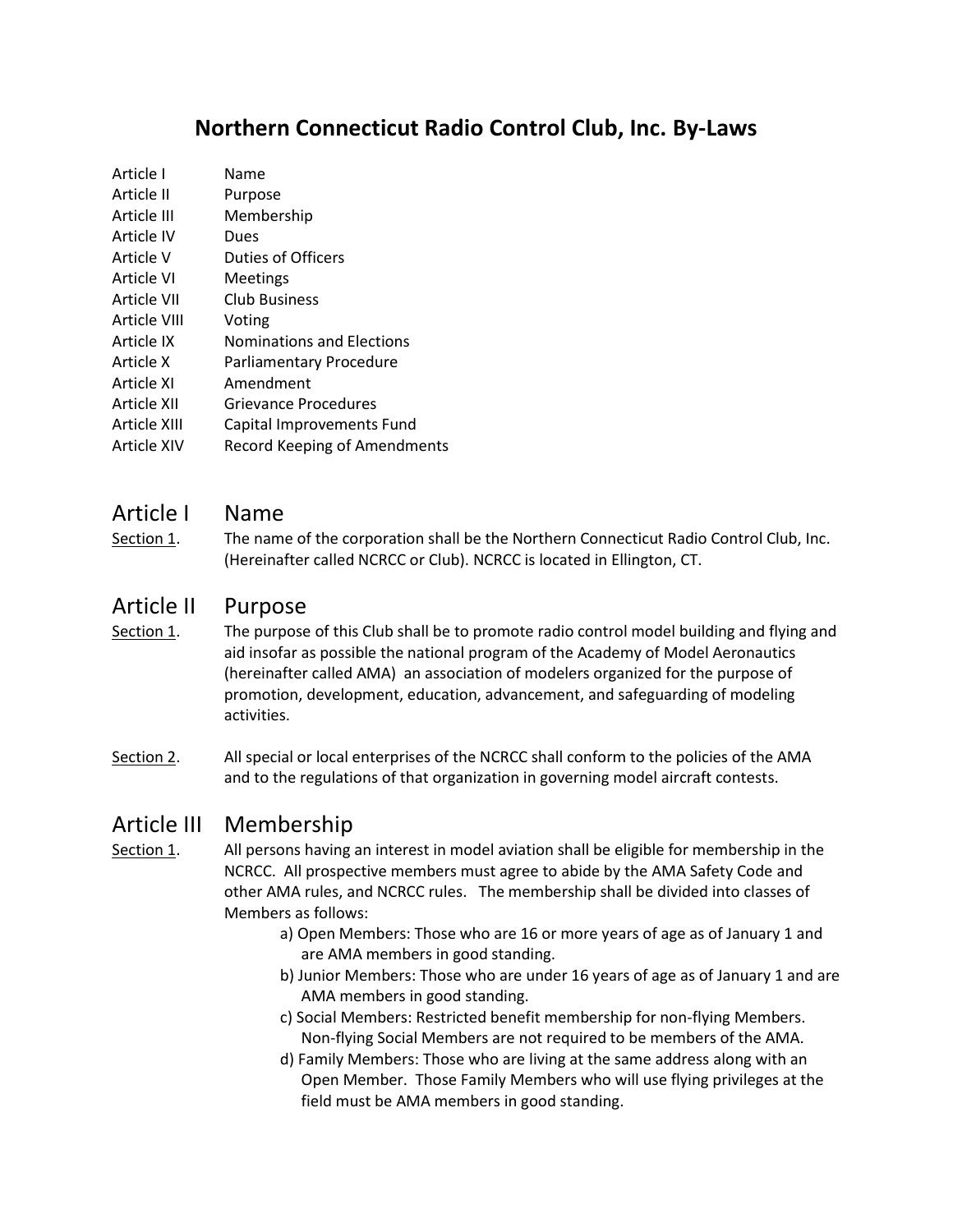- Section 2. Application for membership in this Club shall be made on forms provided. Application forms shall give the name and residential address and other pertinent information of the applicant. At the discretion of the Club, these forms may be provided and/or received in a paper or electronic format specifically designated by the Club.
- Section 3. An initiation fee (of an amount designated on the membership application) is payable with the application. In addition, the balance of the current fiscal year's dues shall be payable upon acceptance for membership. The aforementioned fees are not refundable. For Junior Members, no initiation fee is required.
- Section 4. The Family Member rate will be equal to one and one-half the rate of a single Open Member. Up to three Family Members who are living at the same address with an Open Member can be included in that Family Member membership class.
- Section 5. Members not abiding by NCRCC rules and/or By-Laws and/or the AMA Safety Code and/or other AMA rules shall be subject to disciplinary action, up to and including expulsion from the Club, in accordance with Article XII.
- Section 6. In accordance with Article VIII, Section 2, without exception acceptance for Club membership is contingent upon a vote by the Club Members on or after the next Club meeting following the submission of an applicant's complete membership application.
- Section 7. Any member in good standing may resign his/her membership by giving written notice to the Club.
- Section 8. If any member ceases to have the qualification necessary for membership in the AMA, his/her membership in the Club shall be reclassified as a Social Member, subject to reinstatement upon restoration of eligibility.

### Article IV Dues

- Section 1. Dues are on a calendar year basis and shall be payable beginning in November and must be paid by the second Friday of January to maintain membership in the Club.
- Section 2. The amount of dues shall be set by the Executive Committee and shall be based on Club needs according to the approved budget. However, in the event that dues are to be changed, notice of such change must be made in writing to the membership at least three (3) months prior to the start of the next fiscal year. Said notice will use first-class mail and/or an electronic format, at the discretion of the Executive Committee.
- Section 3. There shall be no membership status for persons in arrears after the January monthly meeting. Reinstatement requires payment of the full initiation fee with the membership application.
- Section 4. A special assessment can be levied on the membership in time of critical financial need provided it is recommended by the Executive Committee with approval from the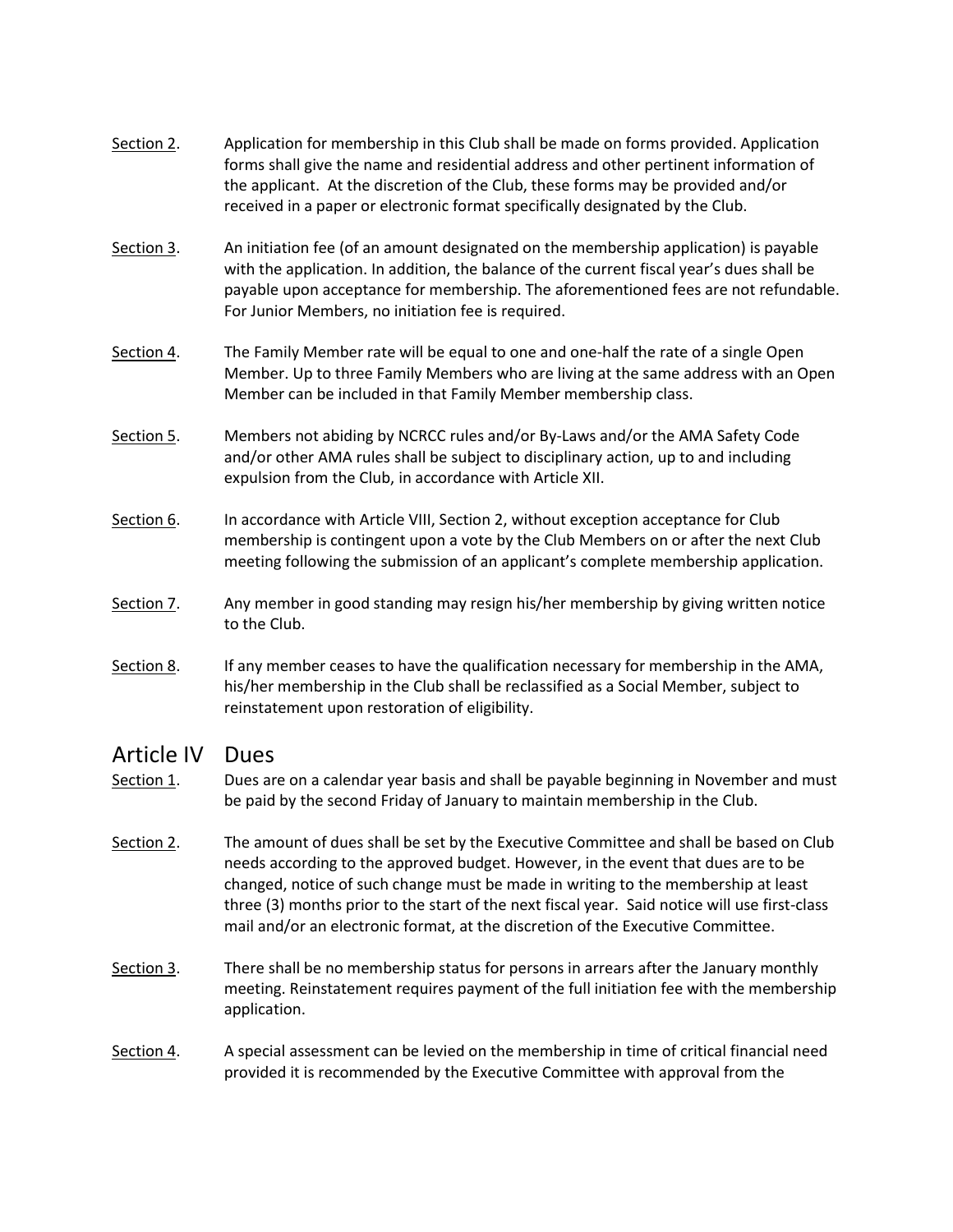membership in accordance with Article VIII, Section 2, and notification has been made to the membership as set forth in Article IV, Section 2 above.

Section 5. The fiscal year of this Club shall be from the first day of January to the last day of December each year.

# Article V Duties of Officers

- Section 1. Board of Directors: There shall be a Board of Directors consisting of three (3) members elected by the Club membership for a tenure of two (2) years. The three members of the Board of Directors will designate a chairman from their group. The Board of Directors shall:
	- a) act as advisors to the Club in major policy matters.
	- b) not have the power to act as agent for the Club in any financial or legal matters.
- Section 2. Executive Committee: There shall be an Executive Committee elected by the Club membership for a tenure of one (1) year coinciding with the Club's fiscal year. The Executive Committee shall consist of a President, Vice President, Secretary, Treasurer, Activities Director, Club Liaison Officer, and Field Marshall/Safety Officer. The Executive Committee shall:
	- a) have complete charge of all Club business affairs.
	- b) at least thirty (30) days before the February meeting, appoint an Auditing Committee consisting of three (3) Club members, (not members of the Executive Committee) who shall audit the Treasurer's books and file its report with the Secretary; this report shall be read no later than the March monthly meeting.
	- c) fill vacancies in the Executive Committee until the next election of officers subject to approval by the membership in accordance with Article VIII, Section 2.
	- d) formulate an annual operating budget prepared by the Treasurer for presentation and approval by the Club membership no later than the January meeting.
	- e) appoint a Nominating Committee consisting of up to three (3) Club members so that a slate of candidates for the Executive Committee and the Board of Directors can be identified in accordance with Article IX, Sections 1 and 2.
- Section 3. President: The President shall:
	- a) preside at all Club meetings and meetings of the Executive Committee.
	- b) upon request of any member of the Executive Committee, call a special meeting of that committee.
	- c) act as spokesman for the Club in all Club matters.
	- d) submit a timely monthly article to the Newsletter Editor.
- Section 4. Vice-President: The Vice-President shall:
	- a) act for the President when the President is unable to serve.
	- b) be custodian of all Club property and be responsible for maintaining records and location thereof.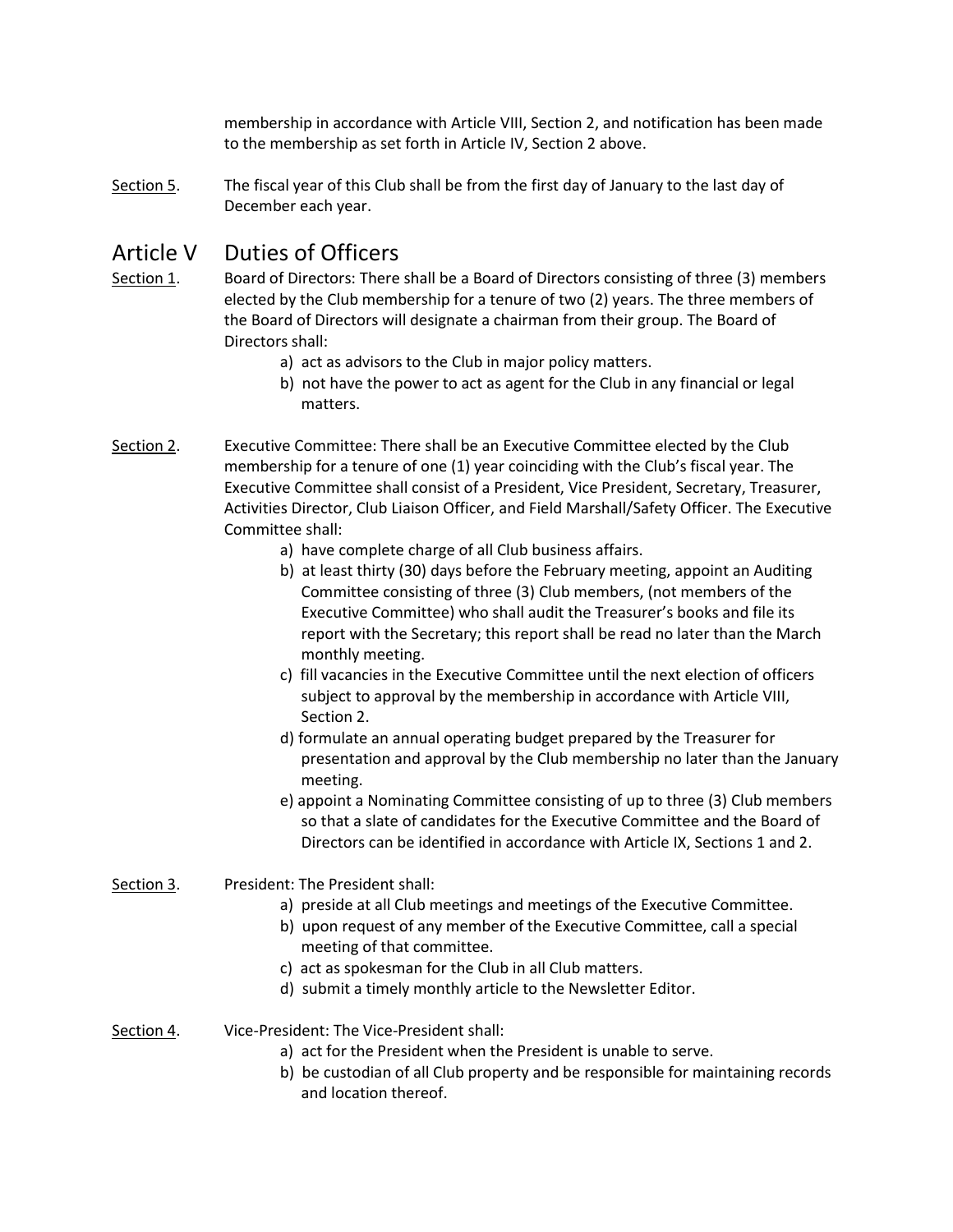- c) be responsible for appointing a Grievance Committee and designating a chairman of said committee in accordance with Article XII hereof.
- d) distribute to new members kits consisting of pertinent Club documents.
- e) provide guidance on membership application procedures; receive and process applications.
- f) submit a timely monthly article to the Newsletter Editor.
- Section 5. Secretary: The Secretary shall:
	- a) be responsible for the records of the Club and ensure that all records are passed on when new officers are elected.
	- b) maintain a current roster of the Club membership and perform other duties usually pertaining to his/her office.
	- c) distribute paper format and/or electronic format ballots in accordance with Article VIII for any contested election of Club officers and/or Board of Directors positions, or for special votes where necessary.
	- d) oversee the administration associated with the Club website.
	- e) maintain all Club administration-related recordkeeping required by the AMA.
		- f) submit a timely monthly article to the Newsletter Editor.
- Section 6. Treasurer: The Treasurer shall:
	- a) have custody of all funds and financial assets of the Club.
	- b) sign all Club checks.
	- c) endorse checks on behalf of the Club for deposit in a bank approved by the Executive Committee.
	- d) whenever required by the Executive Committee, render a statement of Club accounts.
	- e) maintain a bookkeeping system approved by the Executive Committee, and enter regularly in the books of the Club (to be kept by him/her for that purpose) a full and accurate account of all moneys received and paid out by him/her on the Club's account.
	- f) perform all other duties usually pertaining to his/her office, including exhibiting his/her books to the Auditing Committee as prescribed in Article V, Section 2.
	- g) prepare, present, and maintain an annual Club operating budget.
	- h) take responsibility for producing any and all information required by taxing authorities.
	- i) immediately notify the Executive Committee of emergency expenses that exceed budgeted amounts.
	- j) submit a timely monthly article to the Newsletter Editor.
- Section 7. Activities Director: The Activities Director shall:
	- a) have overall responsibility to coordinate all activities of the Club.
	- b) work with and support the Contest Director in the preparation of, during, and after an event; the designated Contest Director is in charge of the event. The Activities Director will:
		- (i) determine if the proposed event date(s) are consistent with the Club's calendar of events.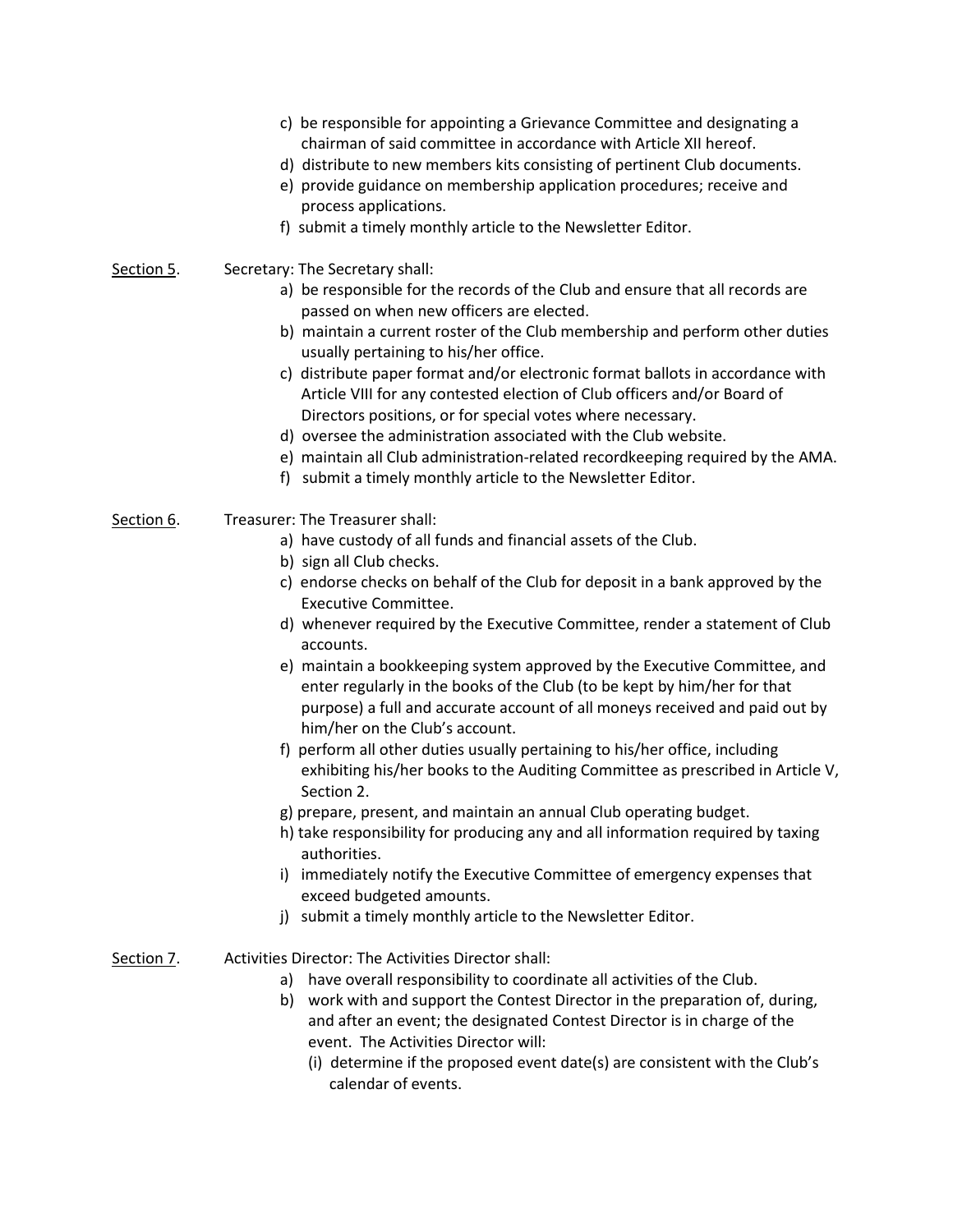|             | (ii) coordinate with the Contest Director to obtain the approval of the<br>Executive Committee.<br>(iii) obtain necessary local government permits.<br>submit a timely monthly article to the Newsletter Editor.<br>c)                                                                                                                                                                                                                                                                                    |
|-------------|-----------------------------------------------------------------------------------------------------------------------------------------------------------------------------------------------------------------------------------------------------------------------------------------------------------------------------------------------------------------------------------------------------------------------------------------------------------------------------------------------------------|
| Section 8.  | Liaison Officer: The Liaison Officer shall:<br>a) be prepared to assist other officers in any activities as necessary for Club<br>operations.<br>b) run the monthly prize raffle at Club meetings.<br>c) administer and sell club merchandise.<br>d) submit a timely monthly article to the Newsletter Editor.                                                                                                                                                                                            |
| Section 9.  | Field Marshal/Safety Officer: The Field Marshal/Safety Officer shall:<br>a) be responsible for the operation, maintenance, and safety of the flying site.<br>b) appoint a committee as required to assist him/her in carrying out his/her<br>duties.<br>c) recommend (to the Executive Committee) those members requiring<br>disciplinary action for violation of field safety rules in accordance with Article<br>XII, Sections 2 and 3.<br>d) submit a timely monthly article to the Newsletter Editor. |
| Section 10. | Removal of a Member of the Board of Directors or Executive Committee: Any member<br>of the Board of Directors or Executive Committee can be removed from office by the<br>Club prior to the completion of his/her term in office. The member in question can be<br>removed from office only for cause, which would include neglect of duty in office or<br>misconduct. An ad hoc investigating committee of five members must be designated                                                               |

and their findings reported. The matter should be referred to said ad hoc investigating committee for its consideration by means of a detailed and comprehensive complaint from one or more Members itemizing the alleged cause(s) for initiating such action. The ad hoc committee will be appointed by the President unless he/she is the subject of the matter at which point the Vice President will make the committee appointments. The members of the ad hoc investigating committee will designate a chairman from their group. Only one member of said committee can be a current Executive Committee member. Following the report by said ad hoc investigating committee, the member in question can be removed from office by adoption of a motion before the Club to do so. The vote required for adoption of such a motion will be in accordance with Article VIII, Section 2.

# Article VI Meetings

- Section 1. Board of Directors: The Board of Directors shall meet as needed by Club policy at least once per year. The Board of Directors may call a meeting of the Executive Committee for a specific purpose.
- Section 2. Executive Committee: The Executive Committee shall meet at a time and place selected by the Executive Committee. Special meetings of the Executive Committee may be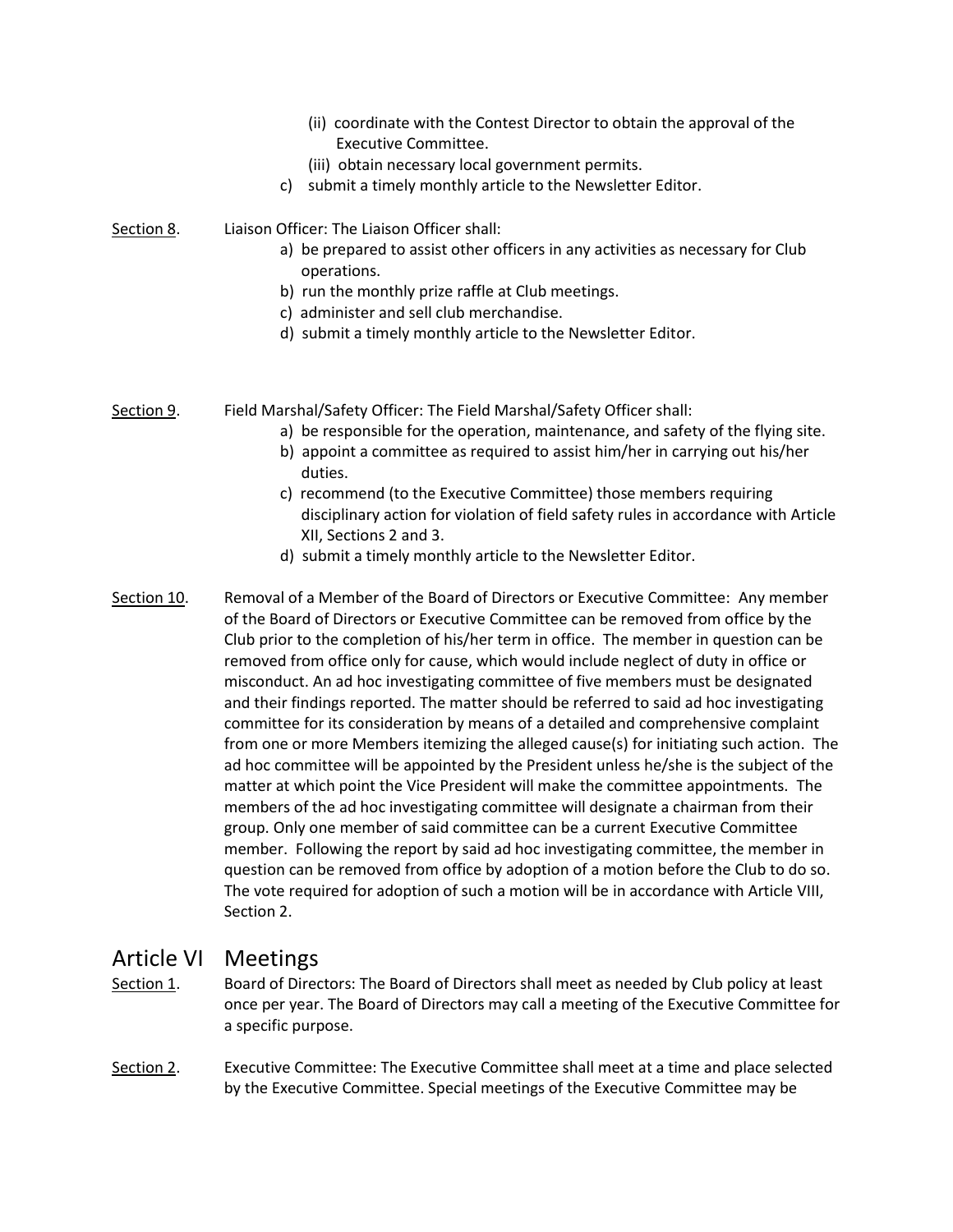called by the President at any time. A minimum of five (5) Executive Committee members is required for a quorum.

- Section 3. Club Meetings: The Club shall meet monthly at a time and place designated by the Executive Committee. Twenty percent (20%) of the Club membership shall constitute a quorum.
- Section 4. Special Meetings: Special meetings of the Club must be called by the Executive Committee within twenty (20) days after receipt of a written petition signed by twenty percent 20%) of the club members. All Club members shall be notified of Special Meetings a minimum of ten (10) days in advance of such meetings.

### Article VII Club Business

Section 1. Routine day-to-day business will normally not be conducted at Club meetings but will instead be conducted by the Executive Committee and reported to the membership in accordance with Article VI, Section 3. The Executive Committee will, on matters deemed to be of significant importance by the Executive Committee, present these items for discussion and voting at the club meeting. Club members should present items of business to Club officers for consideration prior to the monthly Executive Committee meetings. Members may raise topics during the Old Business and/or New Business portions of the meeting.

### Article VIII Voting

Section 1. Voting by the membership for the election of the Executive Committee members annually or for the election of the Board of Directors every other year shall be by secret paper format and/or electronic format ballot designated by the Secretary when there is one or more contested candidates. A simple majority of those ballots shall rule, providing a quorum is achieved. Ballots are to be counted by a three (3) person ad hoc committee appointed by the Executive Committee solely for the purpose of counting and reporting on said ballots. Only one member of said committee can be an Executive Committee member.

> Neither a secret paper ballot format nor an electronic format ballot will be necessary for any uncontested candidates. Voting for uncontested candidates shall be by either a written ballot, or by secret ballot, or by show of hands as the presiding officer shall determine.

> When a blend of paper and electronic ballots are received, said committee will take due diligence in preventing duplicate or otherwise inappropriate ballot submissions from any Member.

Section 2. Voting on all other matters presented to the membership at the meeting shall be by either a written ballot, or by secret ballot, or by show of hands as the presiding officer shall determine; a simple majority of those in attendance shall rule, providing a quorum is present. However, a quorum will not be required for the exclusive purpose of acceptance of an applicant for Club membership during a Club meeting. When conducted, secret ballots are to be counted by a three (3) person ad hoc committee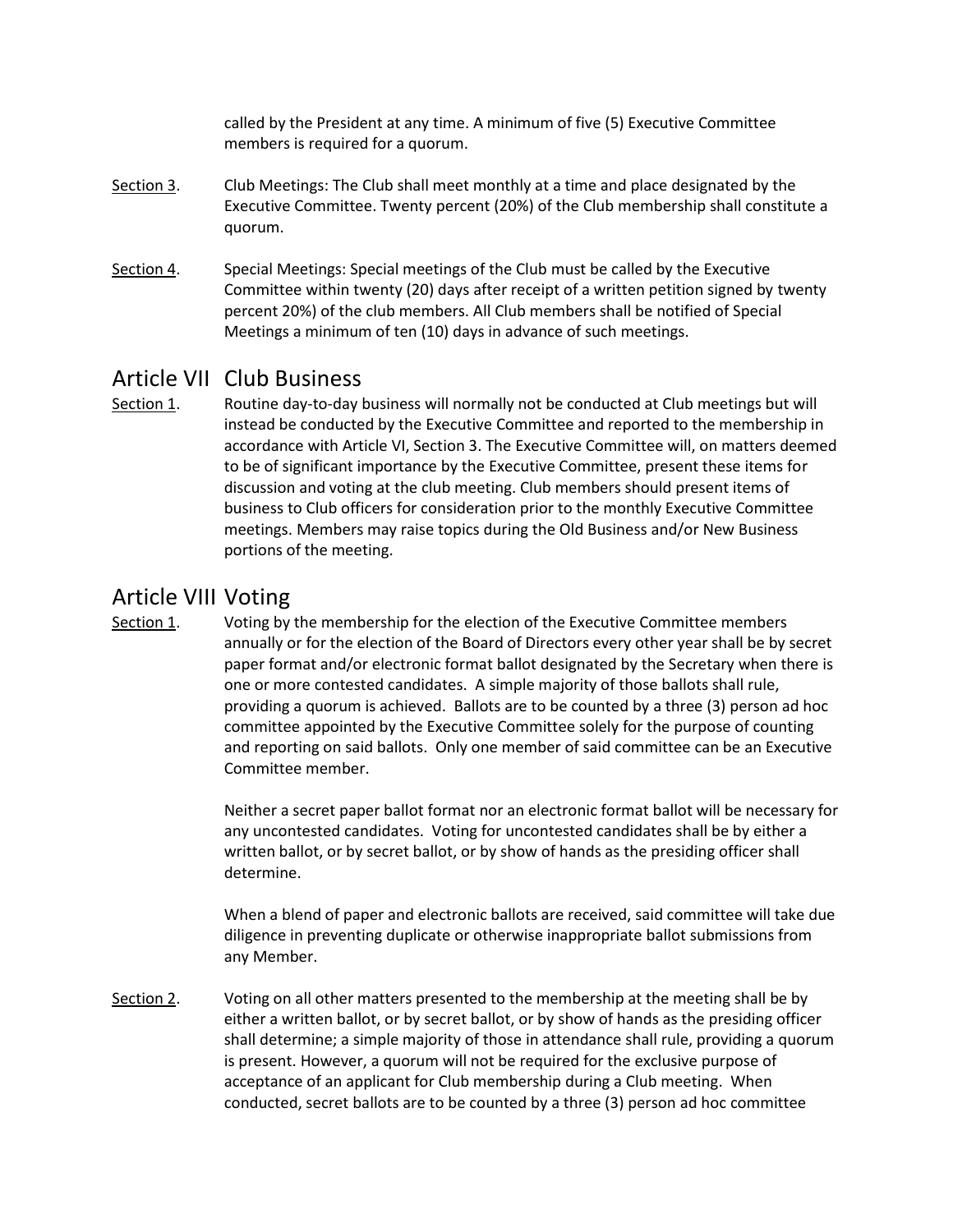appointed by the Executive Committee solely for the purpose of counting said ballots. Only one member of said committee can be a current Executive Committee member.

Section 3. Voting at Executive Committee meetings shall be by members of said committee and by a majority of votes cast. Each individual on the Executive Committee shall have one vote, even if an individual is occupying multiple positions.

## Article IX Nominations and Elections

- Section 1. Nominations for the Executive Committee shall be made by a Nominating Committee consisting of up to three (3) Club members appointed by the Executive Committee at or before the October meeting. Only one member of said committee can be a current Executive Committee member. The Nominating Committee shall present its slate of candidates to the Executive Committee by November 1, so that the ballot for a contested position can be distributed by the Secretary as prescribed in Article V, Section 5 within seven (7) days following the November meeting.
- Section 2. Nominations for the Board of Directors take place every other year in accordance with Article V, Section 1. Otherwise, the nominating process pertaining to the slate of candidates to the Board of Director shall utilize Article IX, Section 1.
- Section 3. Nominations for the Executive Committee and the Board of Directors shall also be accepted from the floor no later than during the November meeting so that they can be added to the ballot.
- Section 4. The Executive Committee and Board of Directors shall be elected according to Article VIII, Section 1; ballots are to be counted at the January meeting.

### Article X Parliamentary Procedure

Section 1. The rules contained in Robert's Rules of Order shall govern the Club in all cases to which they are applicable and in which they are consistent with these By-Laws.

### Article XI Amendments

- Section 1. These By-Laws may be amended, altered, or changed by a majority of the votes cast in full accordance with the process described in Article XI, Section 2.
- Section 2. Proposed amendments (alterations or changes) by Members of the Club shall be submitted in writing (with exact wording), addressed to the Secretary at least twenty (20) days before the monthly Club meeting at which the amendment(s) will be discussed. Following this discussion, the membership may decide to refer the proposal for further review by an ad hoc assessment committee for up to 30 days which will then report to the Executive Committee who will then present the findings to the membership for discussion at the following Club meeting. Only one member of said ad hoc committee can be a current Executive Committee member.

Once the aforementioned Club meeting discussion (and report of the ad hoc assessment committee if such a committee was designated) of the proposed amendment(s) is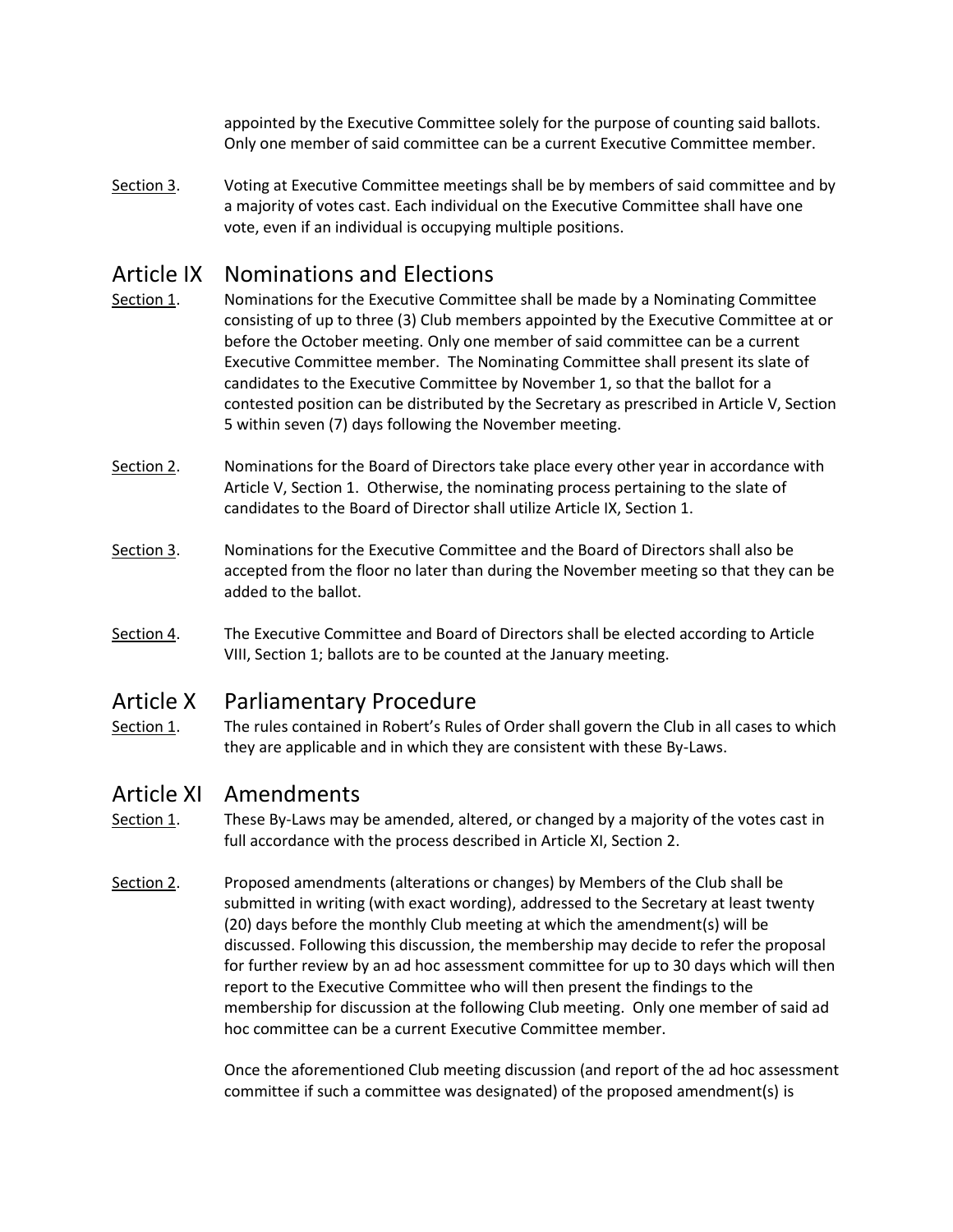completed, publication of the proposed By-Laws amendment(s) will be made to every Club Member so that the notification and accompanying ballot is received at least ten (10) days before the date of the following monthly Club meeting. The ballots shall be distributed by first-class mail within seven (7) days after the monthly Club meeting at which the amendment was discussed (and to include the ad hoc assessment committee's report, if applicable); ballots shall be counted at the next monthly meeting.

Since votes utilizing secret paper ballots will not have the member's name appear on the ballot, the exterior of the envelopes containing these returned ballots must bear the voter's legible signature.

Ballots must be received before the monthly meeting at which ballots are to be counted. A three (3) person ad hoc committee shall be appointed by the Executive Committee to collect ballots from the members in advance of the meeting, but no member shall be required to surrender his/her ballot to such a committee. Only one member of said committee can be a current Executive Committee member. Abstaining paper ballots must be so marked and signed and for the purposes of a quorum and shall be considered a cast ballot. An un-returned or blank ballot shall be considered a vote not cast and, as such, reducing the possibility of a quorum by one vote. Said committee will take due diligence in preventing duplicate or otherwise inappropriate ballot submissions from any member.

No ballot received after the votes have been counted may be added to modify the count.

### Article XII Grievance Procedures

The purpose of this article is to provide a course of action, in the event a Club Member:

- continually displays poor judgment
- damages club property
- adversely impacts the Club's reputation
- disregards the AMA Safety Code and/or other AMA rules and/or Club By-Laws, and/or Club rules
- engages in other significant generally unacceptable conduct.

This course of action should only be resorted to after exhausting all attempts at an informal resolution. In the event that the complaint is serious or cannot be resolved informally, the matter should be referred to the Grievance Committee for its consideration by means of a Grievance Form made available by the Club to be filled out by the complainant and returned to the Grievance Committee Chairman. At least one Club Member witness is required to sign the Grievance Form, in addition to the original complainant.

- Section 1. A Grievance Committee shall be formed to review, mediate, and resolve written complaints and make necessary disciplinary recommendations to the Executive Committee. The Grievance Committee will consist of three (3) Club Members who are appointed by the Vice President and approved by the Executive Committee. Only one member of said committee can be a current Executive Committee member.
- Section 2. As an AMA chartered club, NCRCC is governed by all AMA rules. One such AMA rule that NCRCC intends to take seriously and therefore treat separately as far as its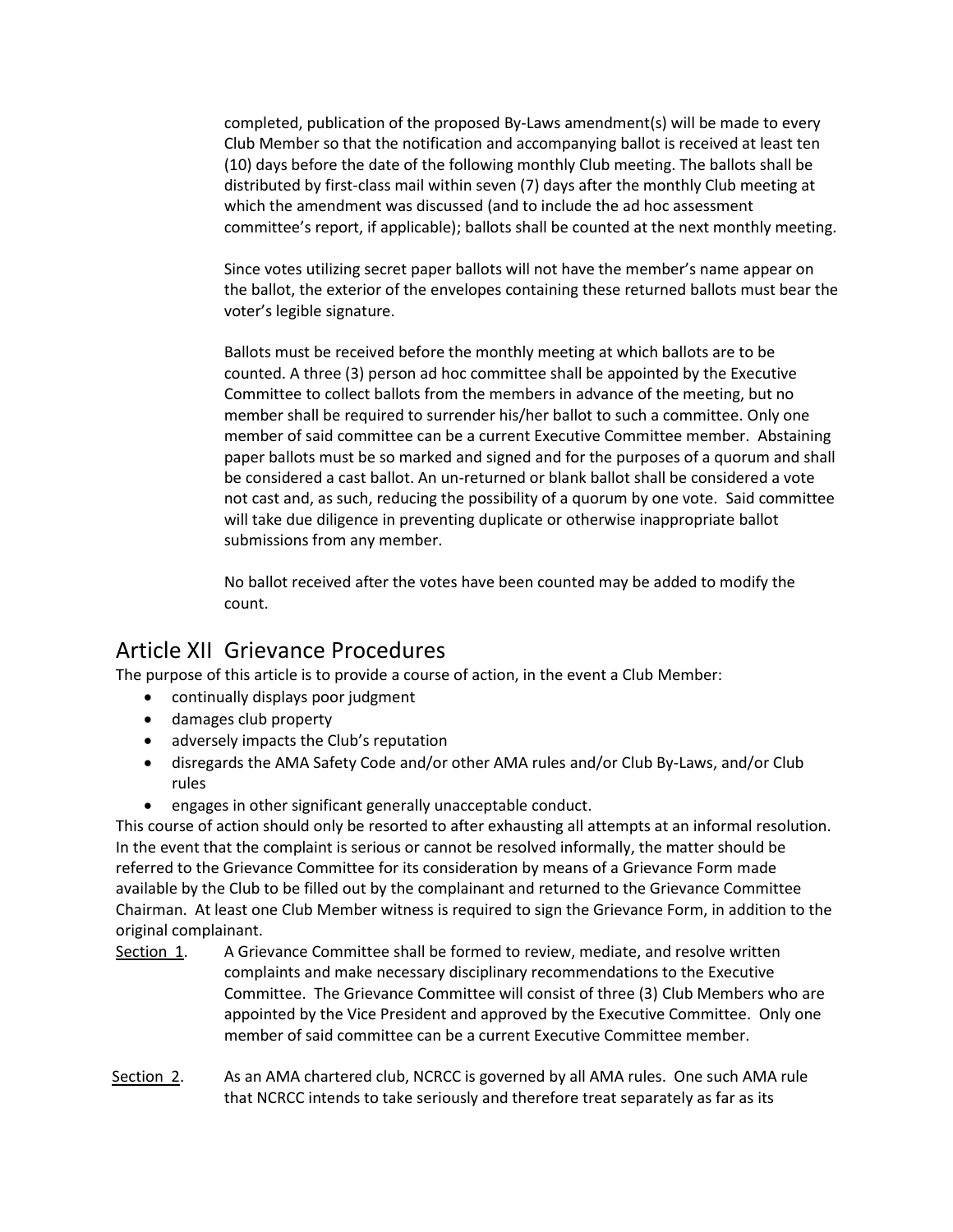grievance procedure and/or disciplinary action, is AMA's rule on the consumption of alcohol or any drug which could adversely affect the pilot's ability to safely control a model at the flying field.

- a) A Grievance Form will be filled out which will identify the accused, describe details of the offence, and name(s) the complainant(s). At least one Club Member witness is required. Upon receiving a Grievance Form, the Grievance Committee will review and report its findings and recommended disciplinary action to the Executive Committee. The recommended disciplinary action will consist of the following:
- b) First Occurrence:
	- (i) Viewpoints of both, the complainant(s) and the accused will be considered.
	- (ii) The name of the accused will be disclosed to Members at the next meeting.
	- (iii) A verbal reprimand will be given to the accused by the Grievance Committee, there shall be a 30-day loss of flying privileges, and this will be recorded in the Grievance Committee files.
- c) Second Occurrence:
	- (i) The Grievance Committee will notify the accused in writing and the Club Members via the Club newsletter that the Club will vote on the suspension of the accused at the next meeting.
	- (ii) Said suspension will last for a one-year minimum. (Longer if deemed necessary by the Grievance Committee).
	- (iii) A Member may be expelled from the Club upon a simple majority vote of the membership present at the meeting, providing a quorum is present.
	- (iv) Voting will be done by secret ballot at a regular monthly meeting in accordance with Article VIII, Section 2.
	- (v) The suspended/expelled Member may reapply as a new Member after the expiration of the designated period. Suspended Member will incur the new member initiation fee at the time of reapplication.
- Section 3. Any Member receiving a Grievance, who directs any retaliatory action against the person filing or witnessing or processing said grievance, will be subject to immediate and permanent expulsion from the Club. This is to include threats, intimidation, physical harm, intentional equipment damage, or any other action deemed to be retaliatory by the Grievance Committee.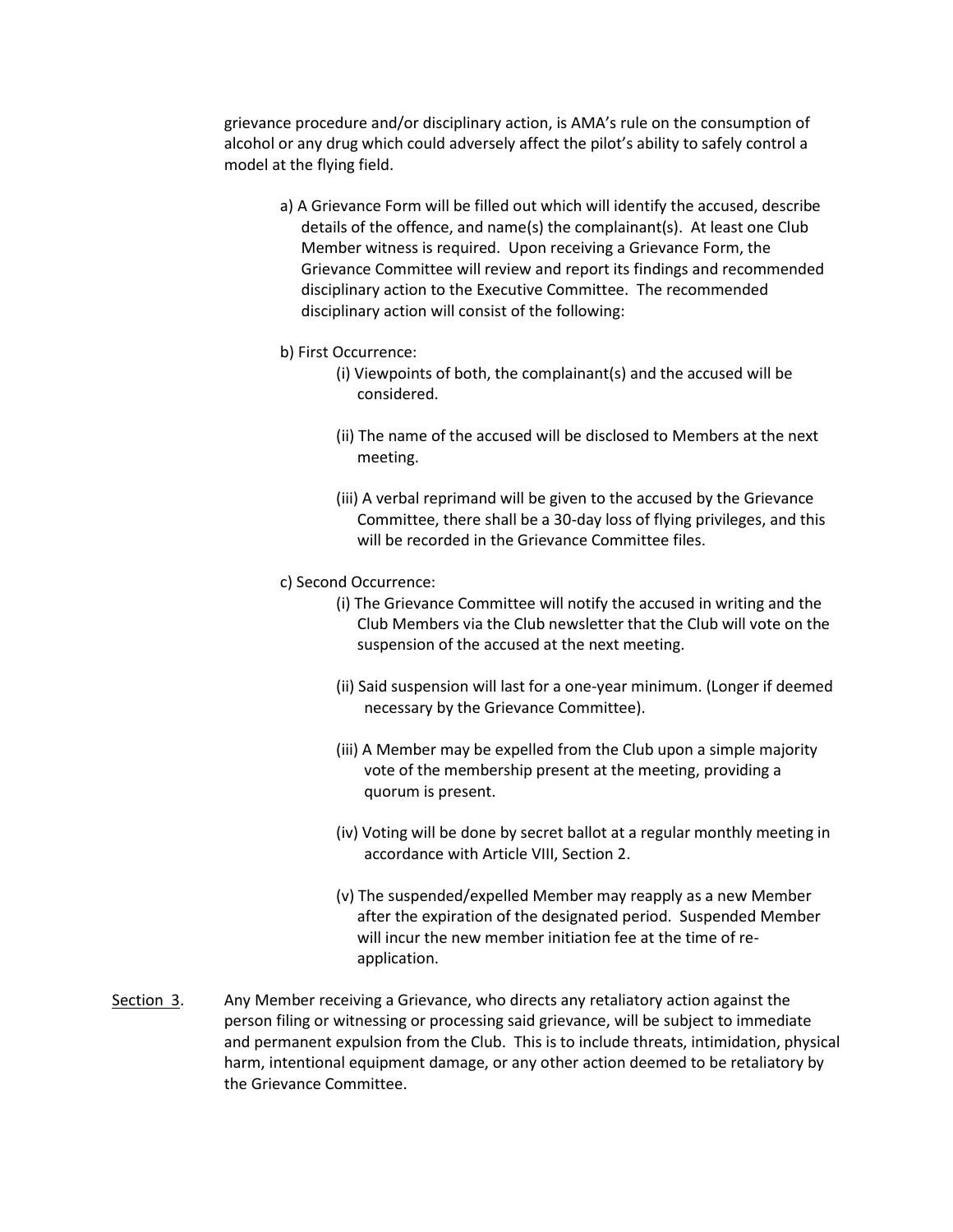# Article XIII Capital Improvements Fund

- Section 1. A fund herein called the Capital Improvements Fund will be established. Its purpose is to make funds available for expenditures which cannot be adequately satisfied by the regular annual Club operating budget.
- Section 2. The Capital Improvements Fund shall be funded by unspent assets available after all calendar year fiscal needs have been met.
- Section 3. The Executive Committee shall determine when funds are to be used from the Capital Improvements Fund. Non-emergency financial expenditures from the Capital Improvements Fund require membership input at a Club meeting before a significant non-emergency expenditure is made.

## Article XIV Record Keeping of Amendments

- Section 1. A dated description of any and all amendments to these By-Laws shall be summarized in Article XIV, Section 2.
- Section 2. June 2019:

The quorum percentage in Article VI, Sections 3 and 4 was changed from 25% to 20%.

### May 2021:

The following various updates, revisions, and provisions were made:

- a) Multiple updates (i.e., style, capitalizations/characters, clarifications, etc.) were made throughout the By-Laws document.
- b) A separate definition of Family Member under Article III, Section 1d was created.
- c) The ability to use an electronic membership application format was added to Article III, Section 2.
- d) The memorialization of an applicant's acceptance for club membership was created under Article III, Section 6.
- e) A stipulation that any special assessment levied on the membership will be recommended by the Executive Committee with approval from the membership under Article IV, Section 4.
- f) Multiple changes were made to the duties of the club officers in Article V.
- g) Added the Newsletter Editor role to the Executive Committee under Article V, Section 10.
- h) Added a section enabling the removal of a member of the Board of Directors and/or Executive Committee under Article V, Section 11.
- i) A minimal annual meeting frequency for the Board of Directors was stipulated under Article VI, Section 1.
- j) Article VIII, Section 1 differentiates the voting process between contested candidates and uncontested candidates.
- k) Article VIII, Section 2 now stipulates that a quorum is not needed for the exclusive purpose of voting on an application for Club membership.
- l) The process of amending, altering, or changing the By-Laws under Article XI was revised.
- m) Added examples of circumstances for cause that would raise a potential grievance situation under Article XII.